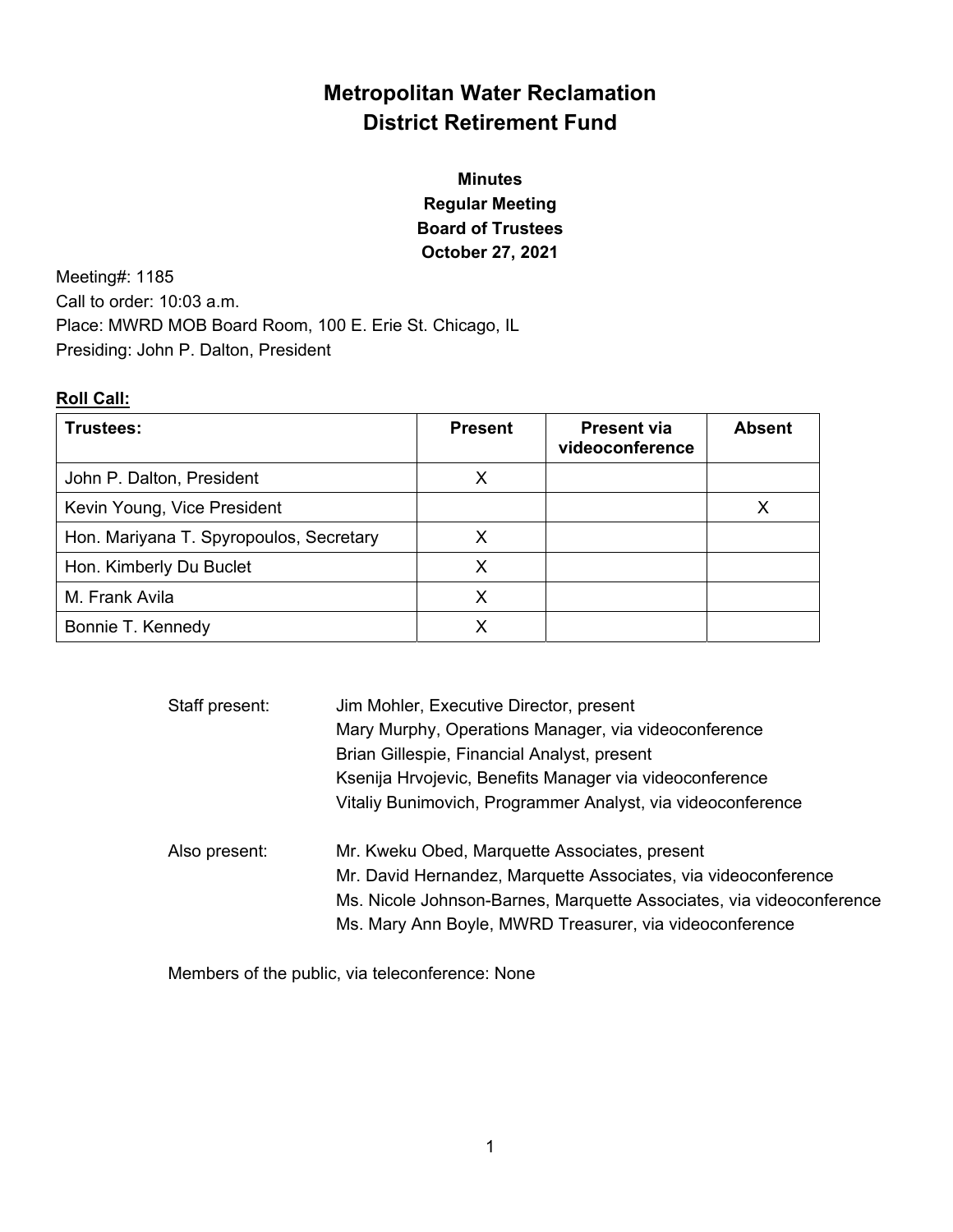## **Roll Call**

President Dalton conducted a roll call.

### **Meeting attendance**

To ensure that the minutes of the meeting are properly recorded, anyone attending the meeting via teleconference outside the Board members, Fund consultants, and pertinent Fund staff, were asked to identify themselves and affiliation, if any.

### **Public Comment**

President Dalton solicited public comments; there were none.

### **Regular Business**

Approval Regular Meeting Minutes – 9/22/21

*Motion to approve by Commissioner Spyropoulos. Seconded by Trustee Kennedy, unanimously approved by roll call vote.*

Approval Executive Session Minutes – 9/22/21, pursuant to ILCS 120/2(c)(7)

*Motion to approve and keep closed by Trustee Avila. Seconded by Commissioner Spyropoulos, unanimously approved by roll call vote.* 

Approval of Meeting Agenda – 10/27/21

*Motion to approve by Commissioner Spyropoulos. Seconded by Trustee Kennedy, unanimously approved by roll call vote.* 

### **Consent Agenda**

#### Administrative Expenses, 18 items, \$178,167.22

*Motion to approve by Trustee Kennedy. Seconded by Commissioner Spyropoulos, unanimously approved by roll call vote.* 

Investment Expenses, none

### Employee Annuitants - 3 new retirees, \$17,547.91 total monthly

*Motion to approve by Trustee Kennedy. Seconded by Commissioner Spyropoulos, unanimously approved by roll call vote.* 

Surviving Spouse & Child Annuitants – 2 new surviving spouse annuities, \$12,774.89 total monthly *Motion to approve by Trustee Kennedy. Seconded by Commissioner Du Buclet, unanimously approved by roll call vote.* 

### Refunds - 5 refunds, \$109,408.87

*Motion to approve by Trustee Kennedy. Seconded by Commissioner Spyropoulos, unanimously approved by roll call vote.* 

#### Duty Disability, benefits for 8 persons, \$473.54

*Motion to approve by Trustee Kennedy. Seconded by Commissioner Du Buclet, unanimously approved by roll call vote.*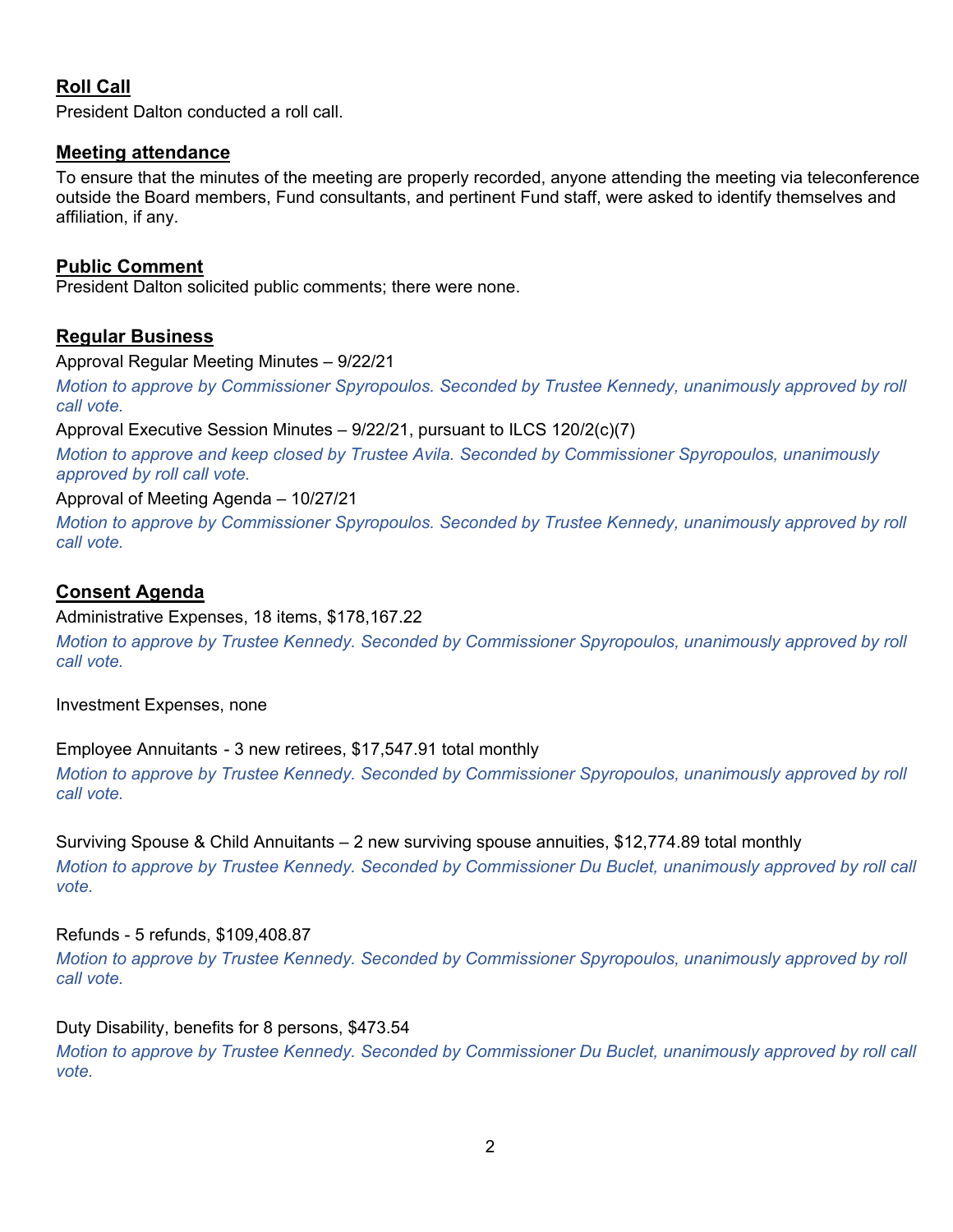### **Consent Agenda, continued**

Ordinary Disability, benefits for 12 persons, \$2,298.62

*Motion to approve by Commissioner Spyropoulos. Seconded by Trustee Kennedy, unanimously approved by roll call vote.*

### **Administrative**

### **Cash Allocation**

Mr. Mohler reported the following regarding necessary liquidity for upcoming disbursements.

### *For projected November 2021 disbursements of \$16.7M*

Mr. Mohler for November 2021 disbursements of (\$16.7M), none of the previously approved \$15.2M from Ariel Investments (S/MCV) will be needed to honor them. For December 2021 projected disbursements of (\$16.9M), Fund staff projects (\$6M) of invested assets will need to be liquidated to honor them. Fund staff recommends needed liquidity from the following sources:

| <b>Investment Manager</b> | <b>Investment Mandate</b> | (SM)   |
|---------------------------|---------------------------|--------|
| Ariel SMID                | S/MIDSMID Cap             | \$6.0M |

*Motion by Commissioner Du Buclet to approve staff's recommendation for necessary liquidity. Seconded by Commissioner Spyropoulos, unanimously approved by roll call vote.* 

### **Staff Administrative Update**

### **Elected Trustee Vacancy\***

In open session the matter was deferred until the end of the meeting, where it was discussed in closed session.

### **Pension Administration System - Project Update**

Ms. Murphy reported that the Selection Review Committee (SRC - Ms. Murphy, Ms. Hrvojevic, Mr. Bunimovich) and the RFP Consultant (Provaliant) are concurrently reviewing the three RFP responses that were submitted October  $8<sup>th</sup>$  It is expected that the vendor field will be narrowed to two finalists and reported at the November Board meeting. Mr. Mohler stated the SRC expects to utilize Vice President Young's IT expertise in this review.

### **RFP for Data Cleansing Services - Selection of Provider**

Mr. Mohler stated that contract was finalized this morning, with the assistance of legal counsel JBOH. He thanked Ms. Murphy and Mr. Bunimovich on their hard work to get this done.

### **Signature Verification Project Update**

Ms. Hrvojevic reported that the after the second mailing, currently there are 60 responses outstanding. Staff will report to the Board the status at the next Board meeting where staff will request Board approval to suspend payment to members whose forms are still outstanding.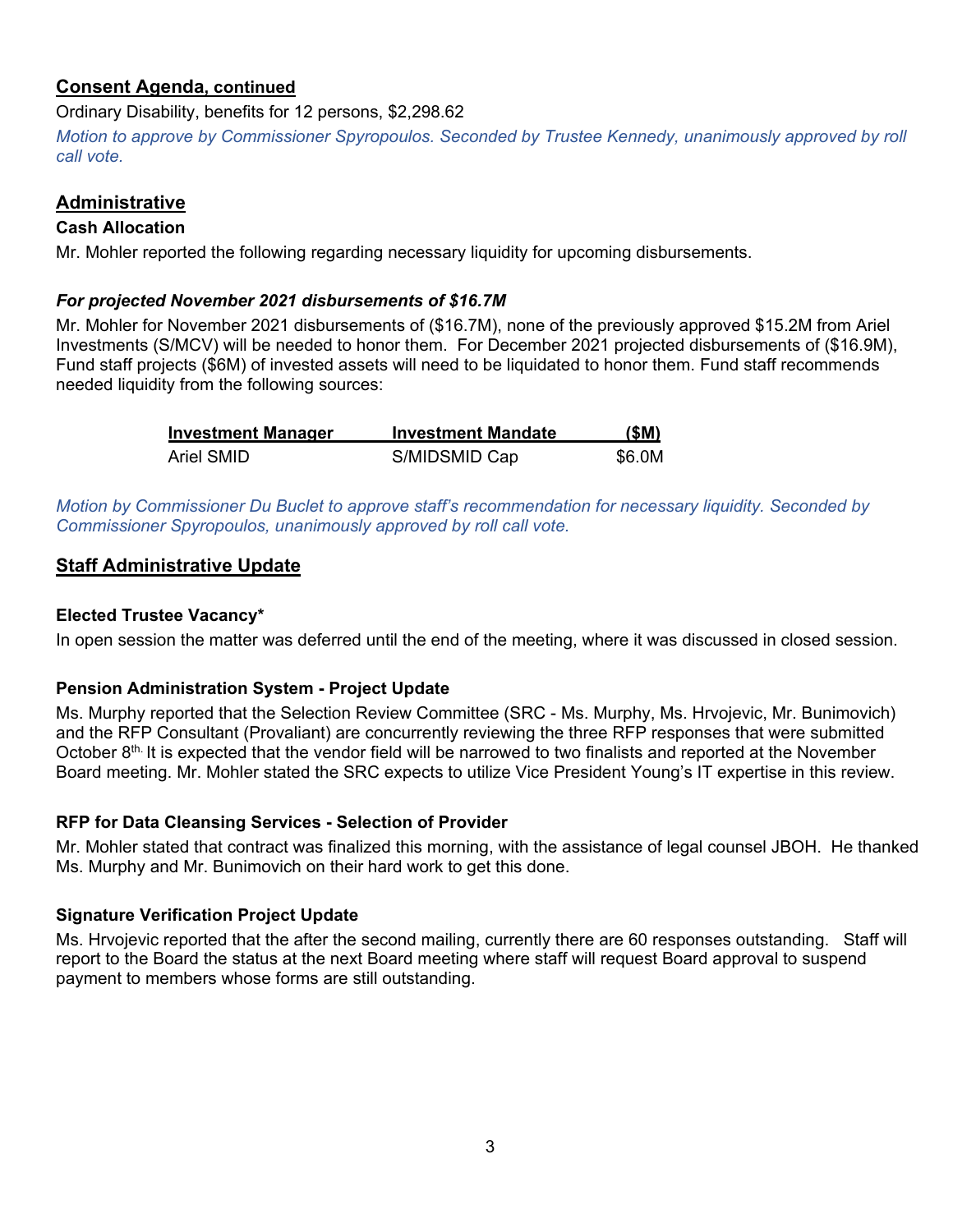### **Staff Administrative Update, continued**

### **Cyber Security Policy Update**

Mr. Mohler presented the draft policy for Trustee review; staff will be available to answer questions before the next meeting, at which time the Board will be asked to deliberate upon its approval. The policy, once approved, will be one subject to annual or semi-annual review.

Discussion ensued about comparisons and alignment to the District's Cyber Security Policies; Mr. Bunimovich emphasized the policy goes far beyond software security, encompassing the entire information infrastructure (networks, hardware, communications, software) and will provide the framework for the cyber security initiatives that have been and will be put in place. Commissioner Spyropoulos encouraged sharing of policy contents with the District to help identify best practices.

### **Fund Staffing Update**

Mr. Mohler reviewed the need for an additional Assistant Benefits Analyst; Ms. Murphy reported a mass email (sent to all District and RF employees) and posting for the position was done on September  $28<sup>th</sup>$ , and resumes were due by October 18<sup>th</sup>. Only eleven resumes were received; due to the change in employment climate, this differs significantly from the ninety-seven resumes that were received the last time the position was posted. Of the 11 candidates, 8 were invited to take the exam, and 2 declined the invitation. The exam will be given to 6 candidates Thursday October 28<sup>th</sup>. Interviews are expected to be conducted virtually in the weeks following the exam.

#### **Assignment of Employee Contributions Update**

Mr. Mohler described the procedure for assigning employee contributions pursuant to a refund, as recommended by legal counsel at JBOH. Discussion ensued. President Dalton conducted a roll call poll; all Trustees indicated agreement with the recommended procedure.

### **Trustee Education Discussion / Opportunities**

Mr. Mohler reminded the Trustees of the 8 hours "ethics" training requirement that must be met and documented by year-end. Mr. Gillespie reported on upcoming opportunities for Trustee Education, including Arie's upcoming phone conference. Trustee Kennedy and President Dalton reported that cybersecurity was the hot topic at the IFEBP conference they had both recently attended.

### **Legal & Legislative**

#### **Veto Session 2021 Update**

Mr. Mohler reported that the Illinois legislature is in the second week of Veto Session; there were no items related to the pensions discussed so far, and per his review of documents the only pension related item has to do with moving toward gender neutrality in the statute language.

### **Staff Investment Update(s)**

#### **Current vs. Target Asset Allocation**

Mr. Gillespie presented to the Retirement Board the Fund's current asset allocation compared to the target allocation.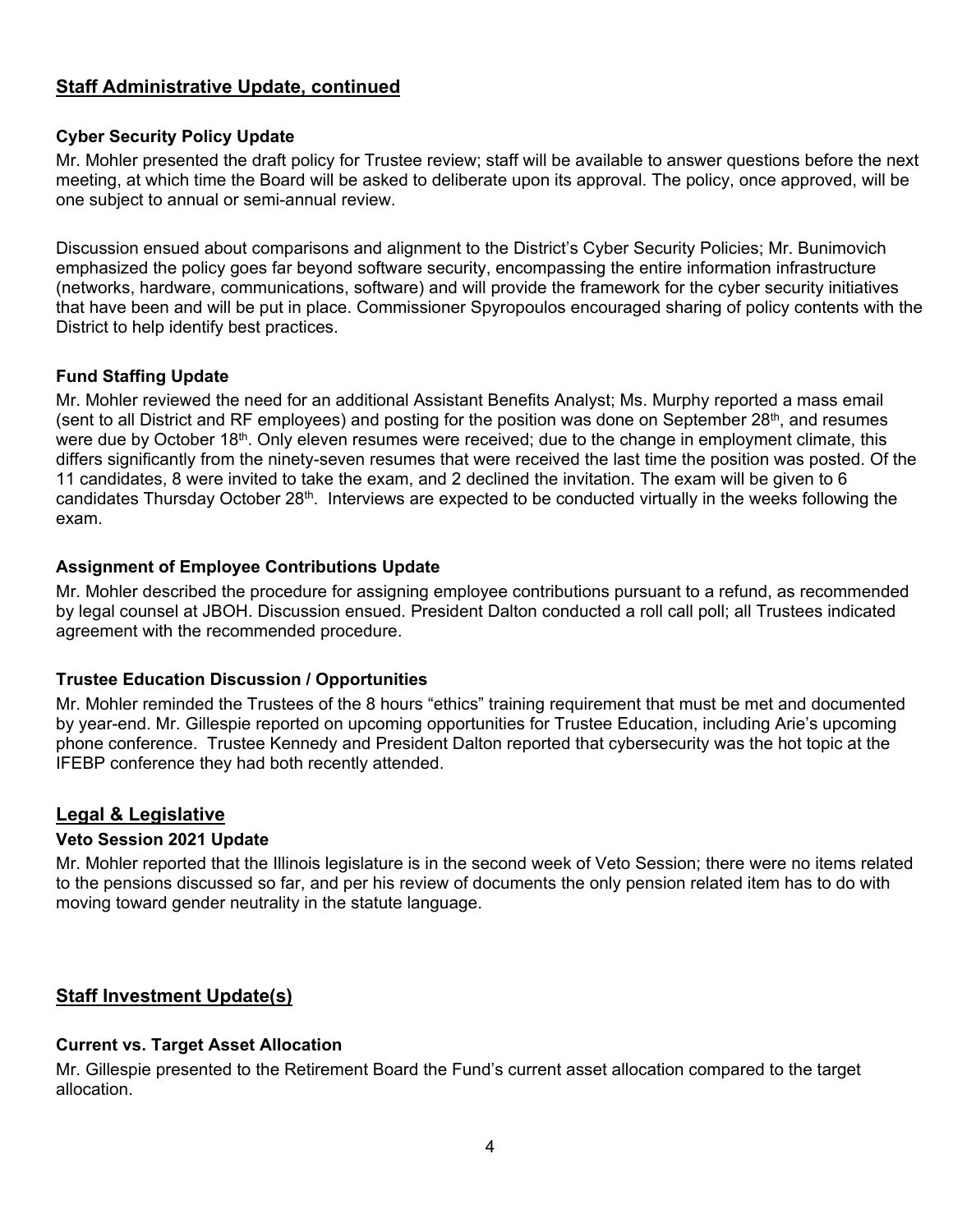### **Watchlist Update**

Mr. Gillespie commented on the current Watchlist which currently lists two managers. Discussion ensued; no action taken by the Board.

### **MWRDRF Investment Policy Revisions Update**

Mr. Gillespie presented the revised Investment Policy that was prepared by staff and reviewed by Marquette Associates, highlighting the changes from the previous policy. Discussion ensued.

*Motion was made by Commissioner Spyropoulos to approve the revised Investment Policy. Seconded by Trustee Kennedy, unanimously approved by roll call vote.*

### **MWRDRF Professional Investment Services Policy Revisions**

Mr. Gillespie presented the revised Professional Investment Services Policy, which is a streamlined policy of what was originally two separate policies. The recommended revisions have been reviewed by JBOH.

*Motion was made by Trustee Kennedy to approve the revised Professional Investment Services Policy. Seconded by Commissioner Spyropoulos, unanimously approved by roll call vote.*

### **RFP International Equity - Developed Countries – Update**

Mr. Obed summarized the status of the International Equity -Developed Countries RFP, and Ms. Johnson-Barnes and Mr. Hernandez reported in detail the process by which the large number of large-cap respondents were reduced to a list of twelve semi-finalists. Marquette staff is working on reviewing further and presenting profiles of the best contenders to the Board at the next meeting.

For the small cap respondents, the 27 respondents have been reviewed and reduced to a list of five finalists. Discussion ensued. Mr. Obed stated that Marquette expects to provide profiles before the next Board meeting.

### **Investment Consultant Report(s)**

### **Market Environment**

Mr. Obed reviewed the investment markets as of September 2021. Discussion ensued.

### **Monthly Flash Report**

Mr. Obed presented the September 2021 Performance Report, which presents the performance of the Fund's portfolio by asset class and by manager. Discussion ensued.

### **Wasatch Advisors Memorandum**

Mr. Obed and Fund staff discussed with the Board a recent memorandum from Wasatch regarding the termination of one of their Analyst. It was determined that it would have no effect on the Fund and no further action was necessary.

### **Elected Trustee Vacancy & Closed Executive Session Minutes - Executive Session - 5 ILCS 120/2(c)(21) & (3)**

*Motion was made by Commissioner Spyropoulos, to enter into Executive Session for discussion of the Elected Trustee Vacancy and the closed executive session minutes pursuant to 5 ILCS 120/2(c)(3) and (21)(21)(3). Seconded by Trustee Kennedy, unanimously approved by roll call vote.*

(The Regular meeting was reconvened by President Dalton at 12:34 p.m.)